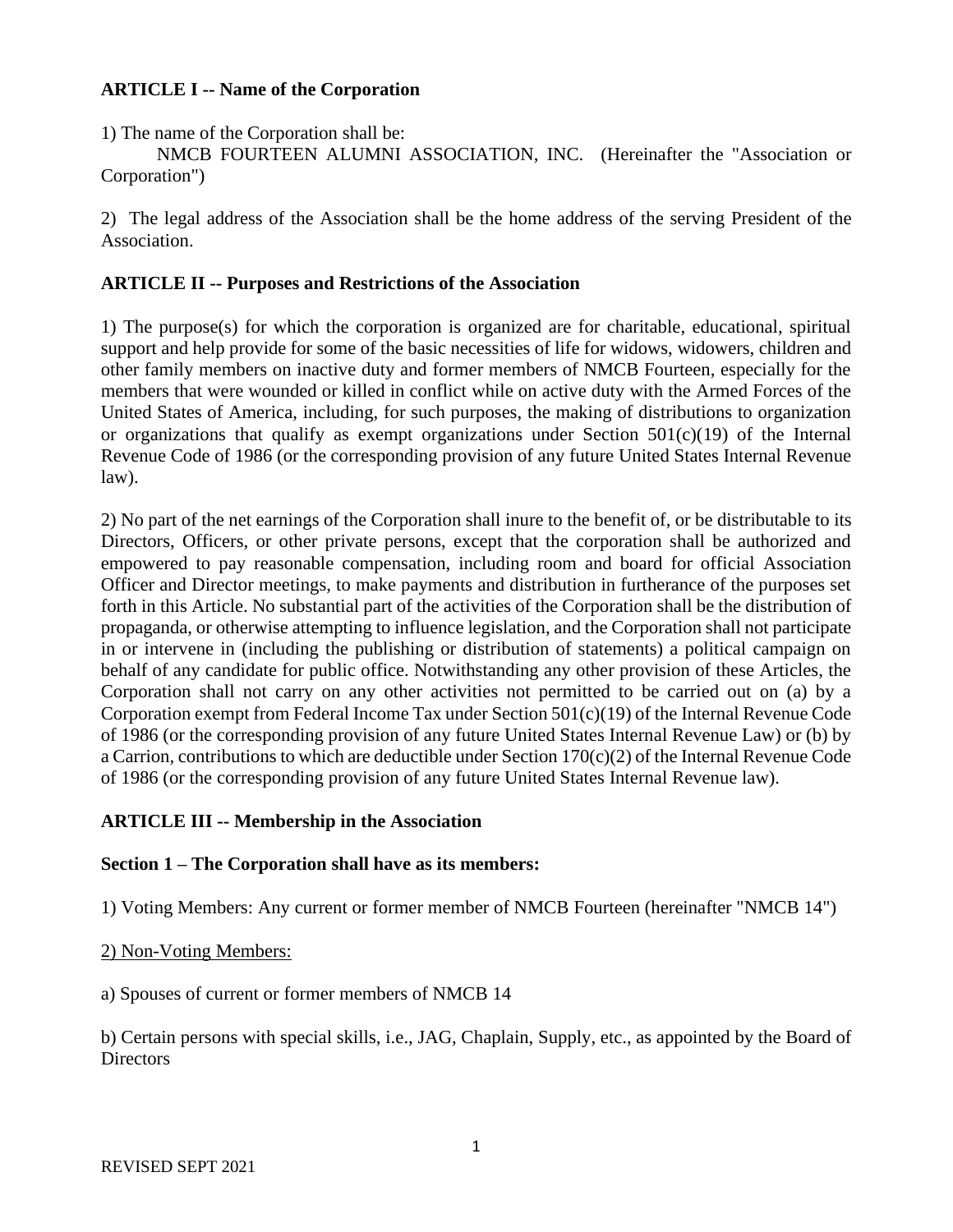# **ARTICLE IV -- Board of Directors and Officers**

# **Section 1 – General Function**

The general functions of the Board of Directors shall be:

1) To assure the Corporation serves its purposes and attains its objectives.

2) To serve as stewards of the resources of the Corporation.

3) To discharge the specific powers and responsibilities established in the Articles of Incorporation and these By-Laws.

# **Section 2 –Board of Directors**

The Board of Directors will consist of at least 6 and no more than 9 current and active members of the Association. The current Board shall annually determine the number of Board of Directors for the subsequent year. A Director will serve for a period of three years or until their successors are duly elected thereafter. The powers and responsibilities of the Board of Directors without limiting the generality of the functions specified above shall be:

1) To adopt, amend or repeal portions of the Articles of Incorporation or the By-Laws of this corporation. No amendment shall take effect until the Board of Directors has approved it in form and substance by a majority vote of all Board members.

2) To remove with or without cause by majority vote of all Board members any such elected Board members and shall have the right to appoint a successor Director required by resignation, incapacity, death, or otherwise.

3) To elect and remove officers of the Corporation.

4) To designate by resolution, fiduciary responsibilities, including the opening and closing of bank accounts, the signing of checks or drafts, and the designation of those charged with responsibility for dealing with those accounts in all respects, and by acting by resolution as otherwise may be required to deal with the funds of the Corporation duly budgeted.

5) To recommend to the members operational requirements, including contractual obligations, joint enterprises, and capital and operational budgets of the Corporation, as required.

6) To develop from time-to-time whatever committee structure is deemed necessary to fulfill the responsibilities of the Board of Directors to ensure the success of this Corporation.

7) To recommend to the members appropriate actions with regard to anything which requires their authorization or approval.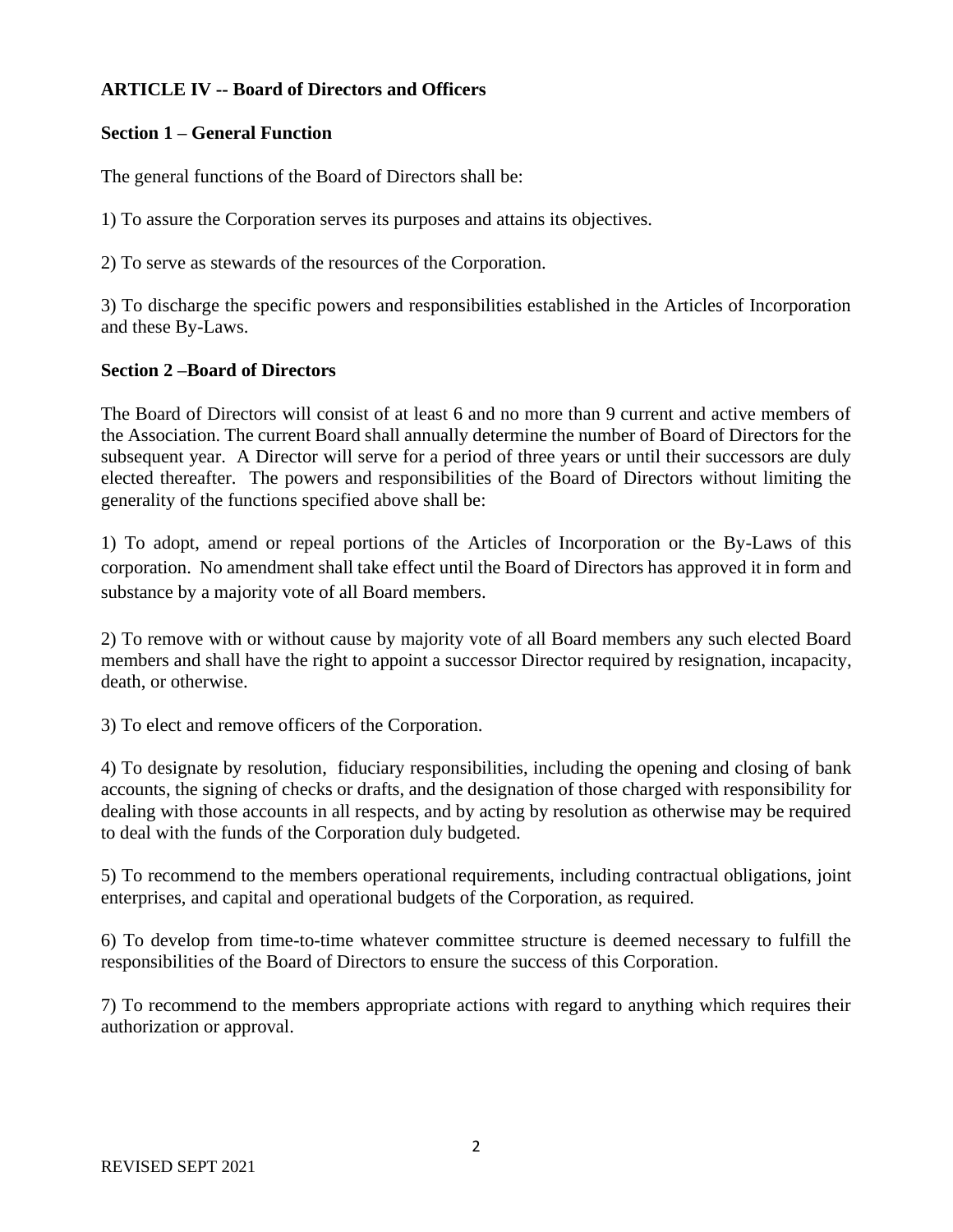8) To employ such employees or agents as may be required within approved budgetary limitations and approve rules and regulations for the administration of the Corporation's business and its personnel.

9) To contract, purchase, sell, encumber, lease or otherwise deal with the assets of the Corporation, and to designate by resolution those empowered to legally obligate the Corporation with regard to these transactions.

10) To initiate and commission such studies, reviews, plans and other investigations needed to further corporate purposes which are not inconsistent with reserved authority to the members.

11) To appoint by majority vote of all Board members a Chairman of the Board.

# **Section 3 – Election of Officers**

The officers shall be nominated and elected by the Board of Directors and will serve for a period of one year or until their successors are duly elected thereafter.

## **Section 4 – Salaries**

The Board of Directors shall serve without salary. All officers shall serve without salary except the Board of Directors shall have authority to appoint part-time or full-time employees as Assistant Vice President, Assistant Secretary, or Assistant Treasurer and nothing herein shall preclude the payment of salaries to such part-time or full-time employed individuals. Further, nothing herein shall prohibit any officer or director from service in another capacity for compensation.

## **Section 5 – Removal of Officers**

Any officer may be removed at any time, with or without cause, by the Board of Directors.

# **Section 6 – Powers and Duties of Officers**

## 1) President.

The President shall preside at all meetings of the directors, and at membership meetings at which he shall be present, and in general, except as otherwise provided by these By-Laws, the President shall perform all duties incident to a presiding office and such other duties as the Board of Directors from time to time set.

## 2) Past President

The Past President shall be the immediate previous president of the Corporation. The Past President position is to ensure continuity during governance transitions and organizational change, to help ensure the appropriate succession of Officers and Directors, to support the President in his/her role, and to provide historical context for issues. He/she shall participate in Board meetings, and/or any special meetings called by the Board of Directors and shall support the President in his/her position through mentoring, coaching, advising and analysis of Board development and procedures.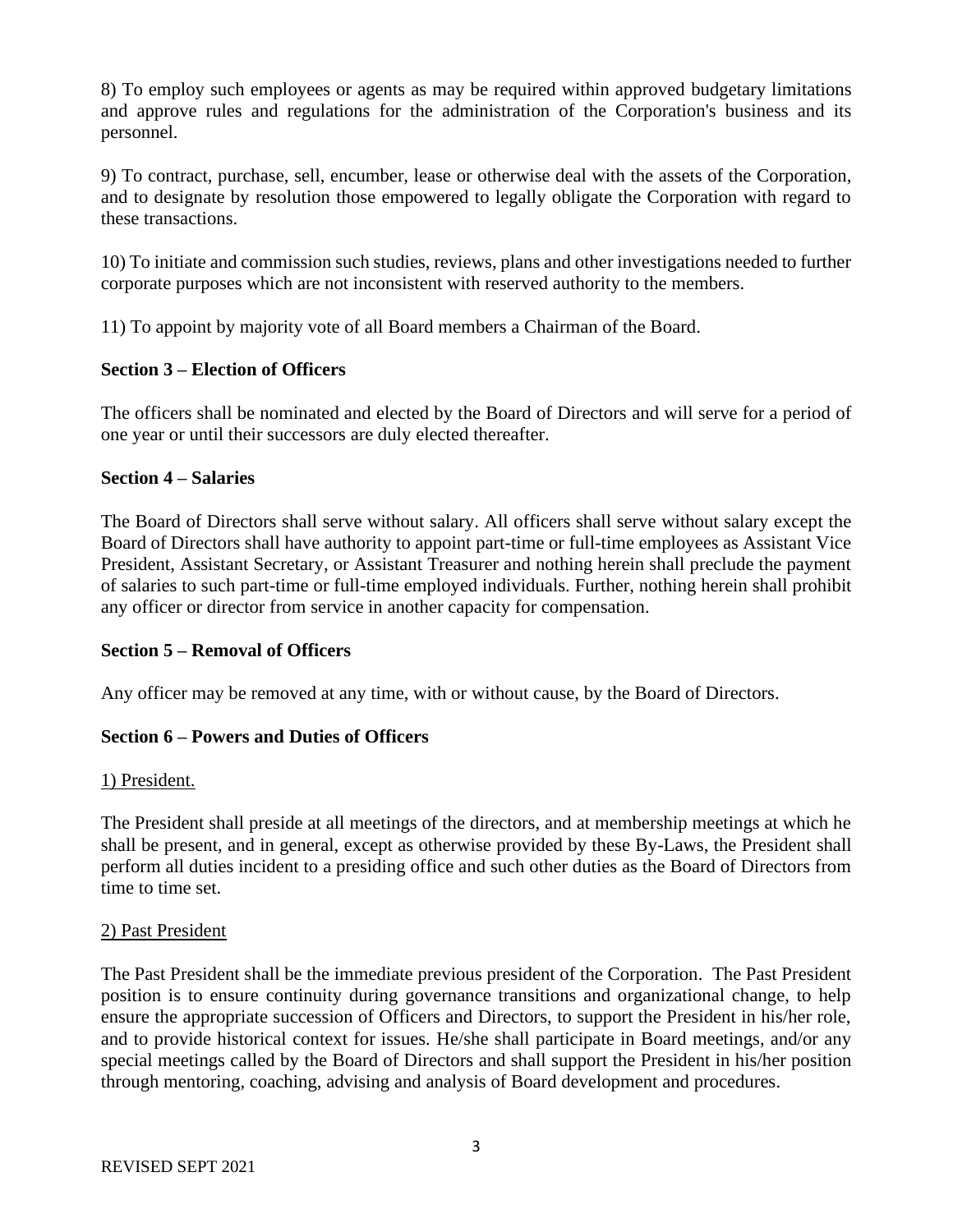# 3) Vice President.

The Vice President shall, in the absence or disability of the President, perform the duties of the President, and shall perform such other duties as the Board of Directors shall from time to time establish.

### 4) Secretary.

The Secretary shall keep or cause to be kept, the minutes of the meetings of the members and of the Board of Directors in a fashion for the purpose of keeping. The Secretary shall be charged with the obligation to give notice of all meetings of the membership or of the Board of Directors. He shall keep in safe custody the Seal of the Corporation, and when authorized by the Board of Directors, shall affix the Seal to any instrument requiring Seal, and when so affixed, the Seal shall be attested to by the signature of the Secretary or by any other officer designated by the Board of Directors permitted to attest by signature.

#### 5) Treasurer.

The Treasurer shall have custody of all corporate funds and securities and shall keep the book belonging to the Corporation and shall deposit all monies and other valuable effects in the name and to the credit of the Corporation, in such depositories as may be designated by the Board of Directors, at the meetings of the Board or whenever they may require it, and shall keep an account of all transactions. The Board of Directors may require the Treasurer to give bond the faithful performance of his duties, and any such bond shall be at the cost of the Corporation. The Treasurer shall also be designated the Vice President for Finance with responsibility of evaluating and making recommendations to the Board for the investment of the Association's corpus.

6) In addition to the powers and duties elaborated above for each respective office, the Board of Directors may from time to time, impose or confer upon any officer such additional duties and powers that may be required to accomplish all valid corporate purposes.

## **Section 7 – Removal and/or Vacancy on the Board of Directors**

The Board of Directors may remove any Director as stated in Article IV, Section 2, paragraph 3) with or without cause and shall have the authority to fill any vacancy created by removal of a director, the death of a Director, the resignation of a Director or otherwise.

#### **Section 8 – Resignation**

Any Director of the Corporation my resign at any time by giving written notice to the President of the Corporation, or to the Secretary, and such resignation shall take effect upon the date of receipt of the notice or at any later date specified in the notice. Failure to attend two (2) consecutive regular meetings, in the absence of notification to the Secretary as to a valid reason thereof, shall constitute a resignation.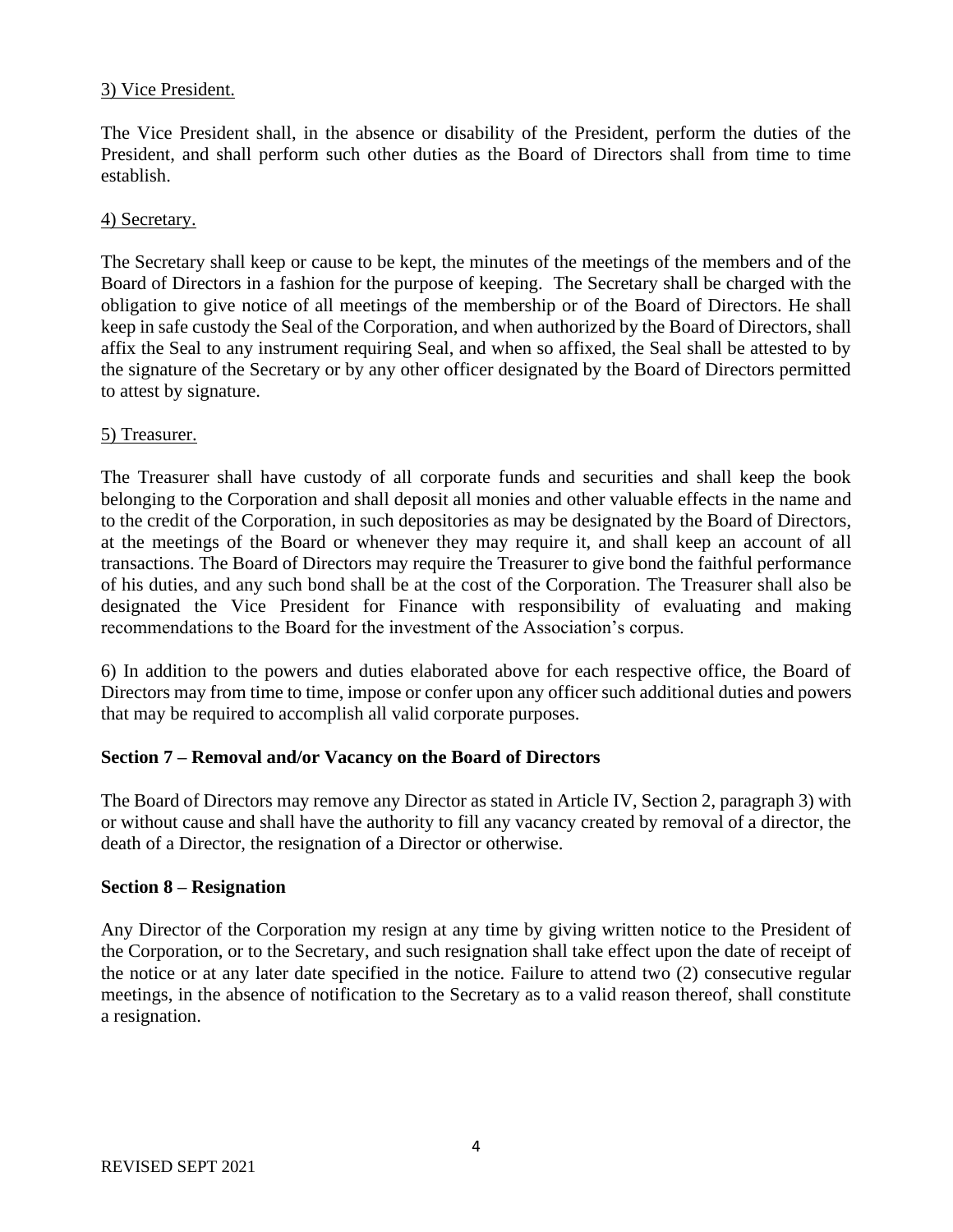## **Section 9 – Election of Board of Directors**

The Association membership, by a majority vote, shall elect annually one-third of the Board of Directors (hereinafter the "Board") of this corporation. At least 2 and no more than 3 Board of Directors shall be elected annually. Annually, the Board shall nominate candidates for the Board which shall be placed on a ballot along with a space for any write-in nominations from the Association membership. This ballot shall be mailed to the membership two months prior to the annual Reunion and received back within one month after mailing. The ballots shall be compiled by the Secretary and results announced at the general meeting during the annual Reunion.

# **Section 10 – Meetings of the Board of Directors**

# 1) Normal.

The Board of Directors shall have their normal organization meetings at the Reunion of the Association or at such other times as designated by the President. They shall elect officers and conduct such other necessary business as may come before them for transaction.

The annual meeting of the Association, designated as "Reunion", shall be held at such location as chosen by the Board of Directors. The Reunion shall be open to all members of the Association and/or other guests of the Association and current and past members of NMCB 14. The scheduled Reunion may be rescheduled by the Board of Directors at any time, for any reasons, including but not limited to, (1) acts of war, (2) acts of God, (3) special requests.

During the Reunion, the Board of Directors shall schedule and hold at least one meeting of the Board of Directors for corporation business.

## 2) Mid-Year.

An additional Board of Directors meeting shall be scheduled on orders of the President during the month of June or as otherwise found convenient, in order to address any current questions.

## 3) Special.

There shall be a meeting as called by the President to conduct such business as the President shall specify. Special meetings may be called at any time.

## 4) Quorum.

Each Board of Directors meeting shall be attended by a either the President or Vice President, together with a majority of the serving Directors. The Vice President will provide the tie breaking vote on matters requiring approval of the Board.

# **ARTICLE V - Budget**

1) Prior to the Reunion, the Vice-President of Finance shall propose and recommend a budget to the Board of Directors for the next fiscal year . The Board of Directors shall vote to adopt or reject the budget. Adoption requires a majority vote of all Board members .